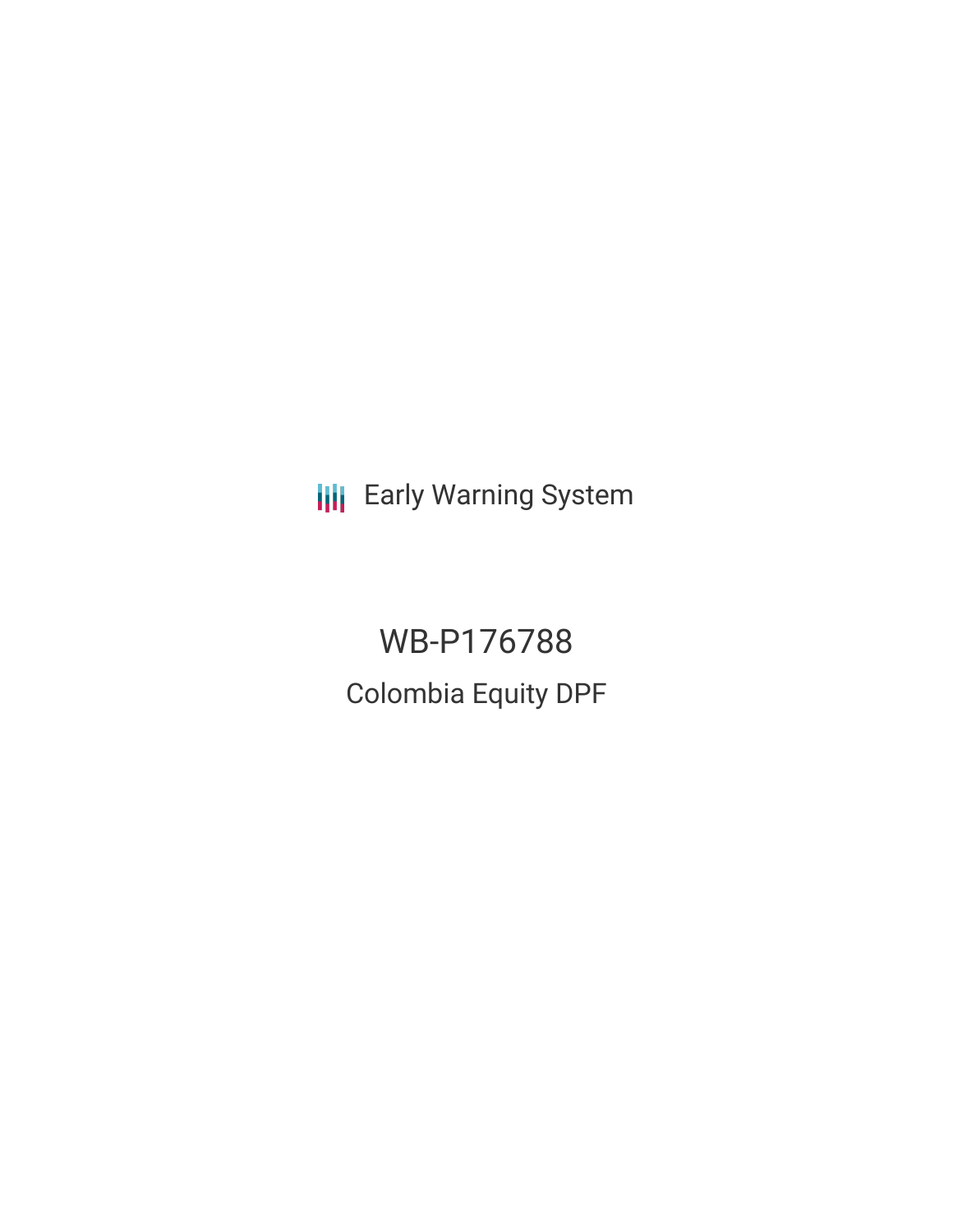

### **Quick Facts**

| <b>Countries</b>               | Colombia               |
|--------------------------------|------------------------|
| <b>Financial Institutions</b>  | World Bank (WB)        |
| <b>Status</b>                  | Proposed               |
| <b>Bank Risk Rating</b>        |                        |
| <b>Borrower</b>                | Government of Colombia |
| <b>Sectors</b>                 | Law and Government     |
| <b>Investment Amount (USD)</b> | \$500.00 million       |
| <b>Project Cost (USD)</b>      | \$500.00 million       |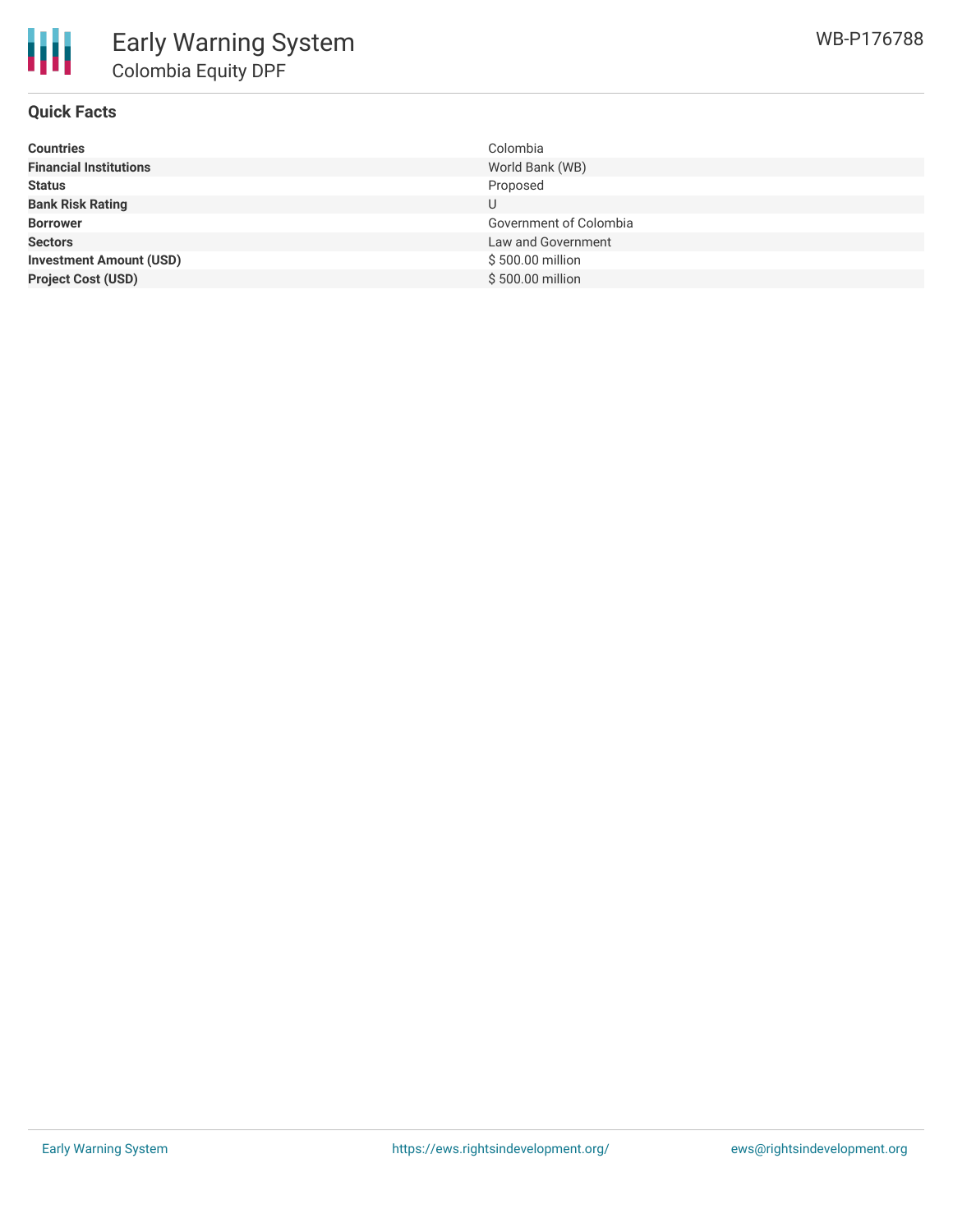

# **Project Description**

The Program Development Objectives (PDO) are to support the Government of Colombia in promoting equitable access to economic opportunities towards a faster and sustainable economic recovery, with a focus on promoting (i) fiscal policies for equity and inclusion; (ii) equitable access to assets; and (iii) entrepreneurship and economic empowerment.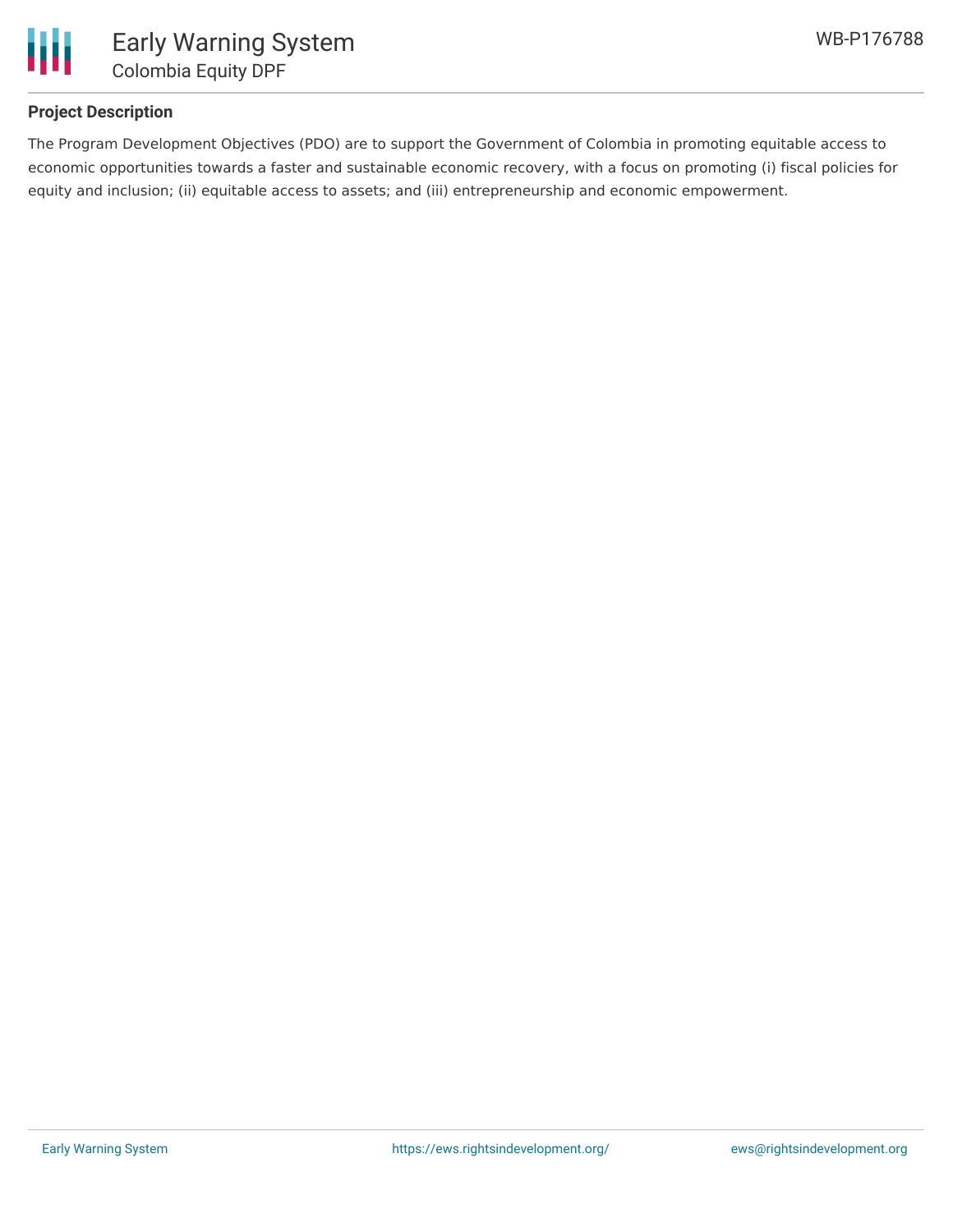

### **Investment Description**

World Bank (WB)

The investment type was not available at the moment of the snapshost.

The IRDB funds the operation.